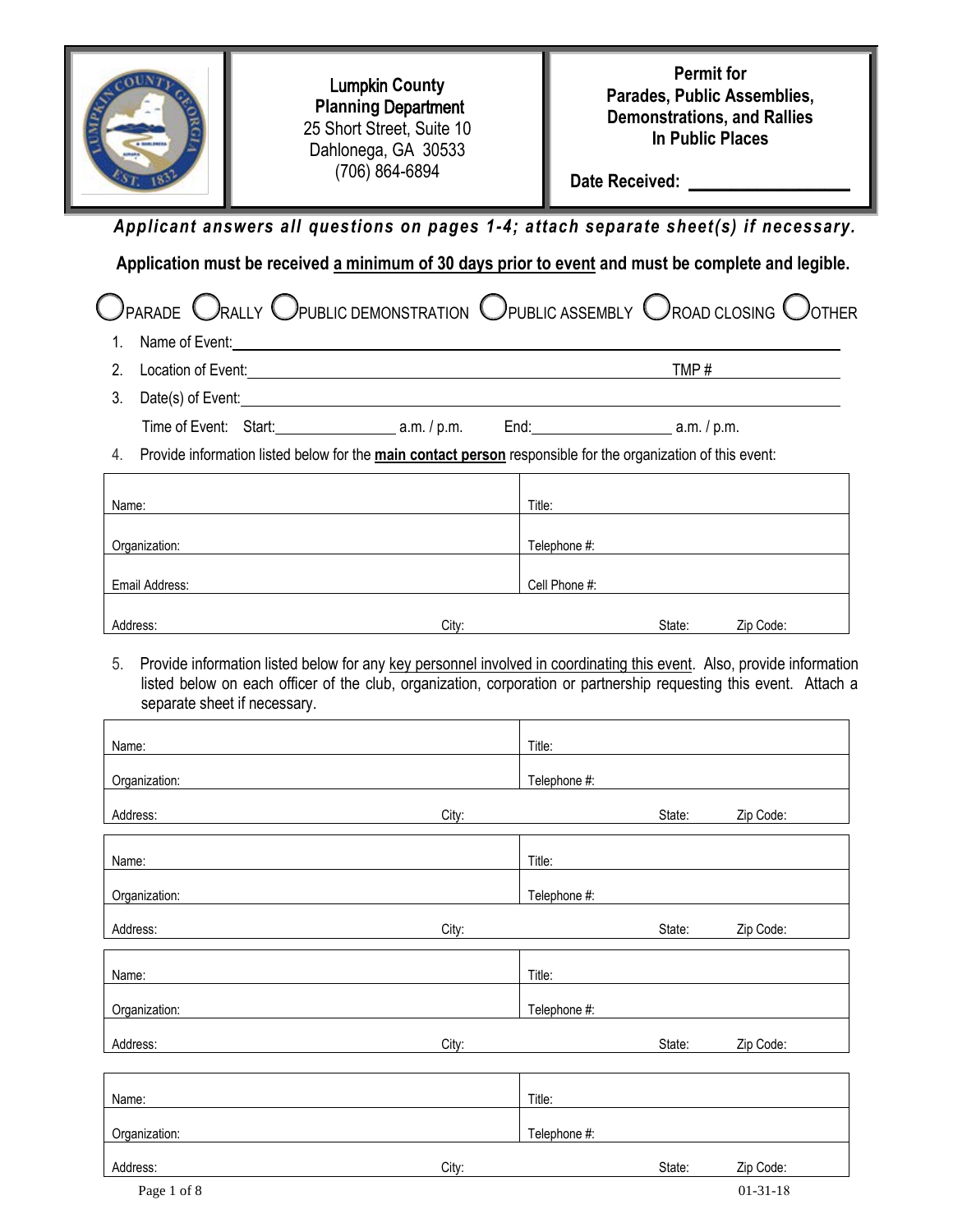| 6. | Expected number of participants: North American American State of American American State of American State of                                                                                                                |
|----|-------------------------------------------------------------------------------------------------------------------------------------------------------------------------------------------------------------------------------|
| 7. | Physical description of materials to be distributed:<br><u>Physical description of materials to be distributed:</u>                                                                                                           |
| 8. | How do participants expect to interact with public?<br><u>Example 2008</u>                                                                                                                                                    |
| 9. |                                                                                                                                                                                                                               |
|    |                                                                                                                                                                                                                               |
|    |                                                                                                                                                                                                                               |
|    | 9.a. Number and type of units in parade: example and the state of the state of the state of the state of the state of the state of the state of the state of the state of the state of the state of the state of the state of |
|    |                                                                                                                                                                                                                               |
|    | 10. Will any part of this Event take place within the City Limits of Dahlonega? _____________________________                                                                                                                 |
|    |                                                                                                                                                                                                                               |
|    | 11. Do you anticipate any unusual problems concerning either police protection or traffic congestion as a                                                                                                                     |
|    | consequence of the event? _______Yes ______No If YES, please explain in detail: ____________________                                                                                                                          |
|    |                                                                                                                                                                                                                               |
|    | 12. List all prior parades or public assemblies, demonstrations or rallies in a public place within Lumpkin County for                                                                                                        |

**Details**: Please outline what your event will involve: (number of people / life safety issues / vendors / cooking / tents / rides / handicap parking / egress) – *attach separate sheet if necessary*.

which you obtained a permit: (Also include dates – attach separate sheet, if necessary). \_\_\_\_\_\_\_\_\_\_\_\_\_\_\_\_\_

**Route or Lay Out:** *(attach a detailed site plan)*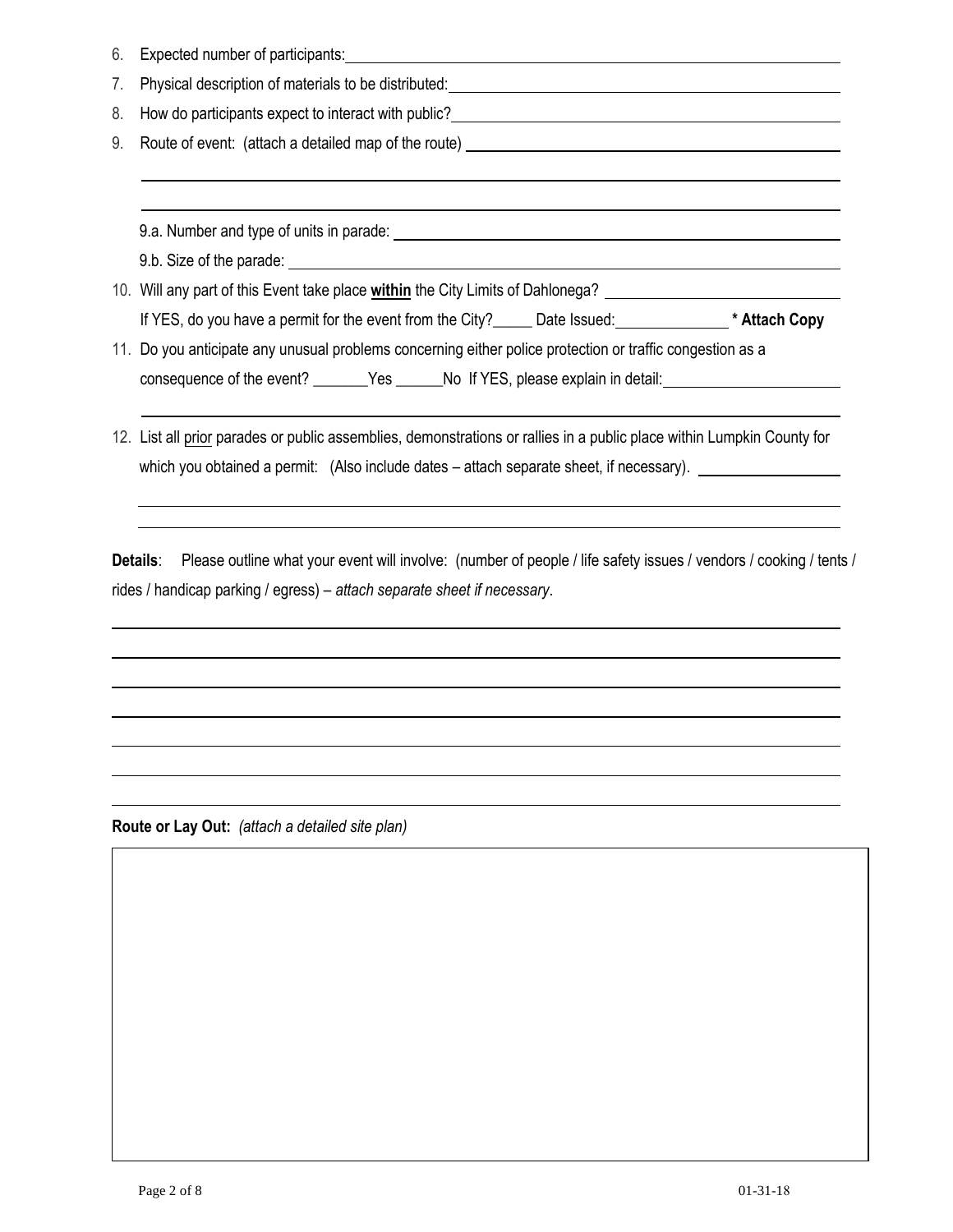What participation, if any, do you expect from the Lumpkin **County Sheriff Department**?

#### **Insurance Requirements**:

In compliance with Ordinance Section VII (C), an applicant for a permit shall obtain liability insurance from an insurer licensed in the State of Georgia for the parade, public assembly, demonstration or rally in a public place, if one or more of the following criteria exists:

1. The use, participation, exhibition, or showing of live animals;

2. The use, participation, exhibition, or showing of automobiles of any size or description, motorcycles, tractors, bicycles, or similar conveyances;

- 3. The use of a stage, platform, bleachers, or grandstands that will be erected for the event;
- 4. The use of inflatable apparatus used for jumping, bouncing, or similar activities;
- 5. The use of roller coasters, bungee jumping, or similar activities; or
- 6. Vendors or concessions.

Does your parade, non-spontaneous private assembly, demonstration, or rally in a public place meet any of the criteria above?  $\Box$  Yes  $\Box$  No If yes, which one(s)?  $\Box$ 

Any applicant required to provide insurance shall provide Lumpkin County with a copy of the Certificate of Insurance from an insurer authorized and **licensed by the State of Georgia**. Lumpkin County shall be added as an additional named insured for the event on the Certificate of Insurance by the carrier. The minimum policy limits shall be **\$1,000,000.00 per incident** and **\$2,000,000.00 aggregate** for the entire event. All costs for insurance and naming Lumpkin County as an additional named insured shall be borne solely by the applicant. Such insurance shall protect Lumpkin County from any and all claims for damages to property and/or bodily injury or death.

| Is the Certificate of Liability Insurance attached? ■ Yes ■ No ■ Not applicable to this event |  |  |  |
|-----------------------------------------------------------------------------------------------|--|--|--|
|-----------------------------------------------------------------------------------------------|--|--|--|

Additional information/comments about liability insurance: \_\_\_\_\_\_\_\_\_\_\_\_\_\_\_\_\_\_\_\_\_\_

Additional information/comments about this application: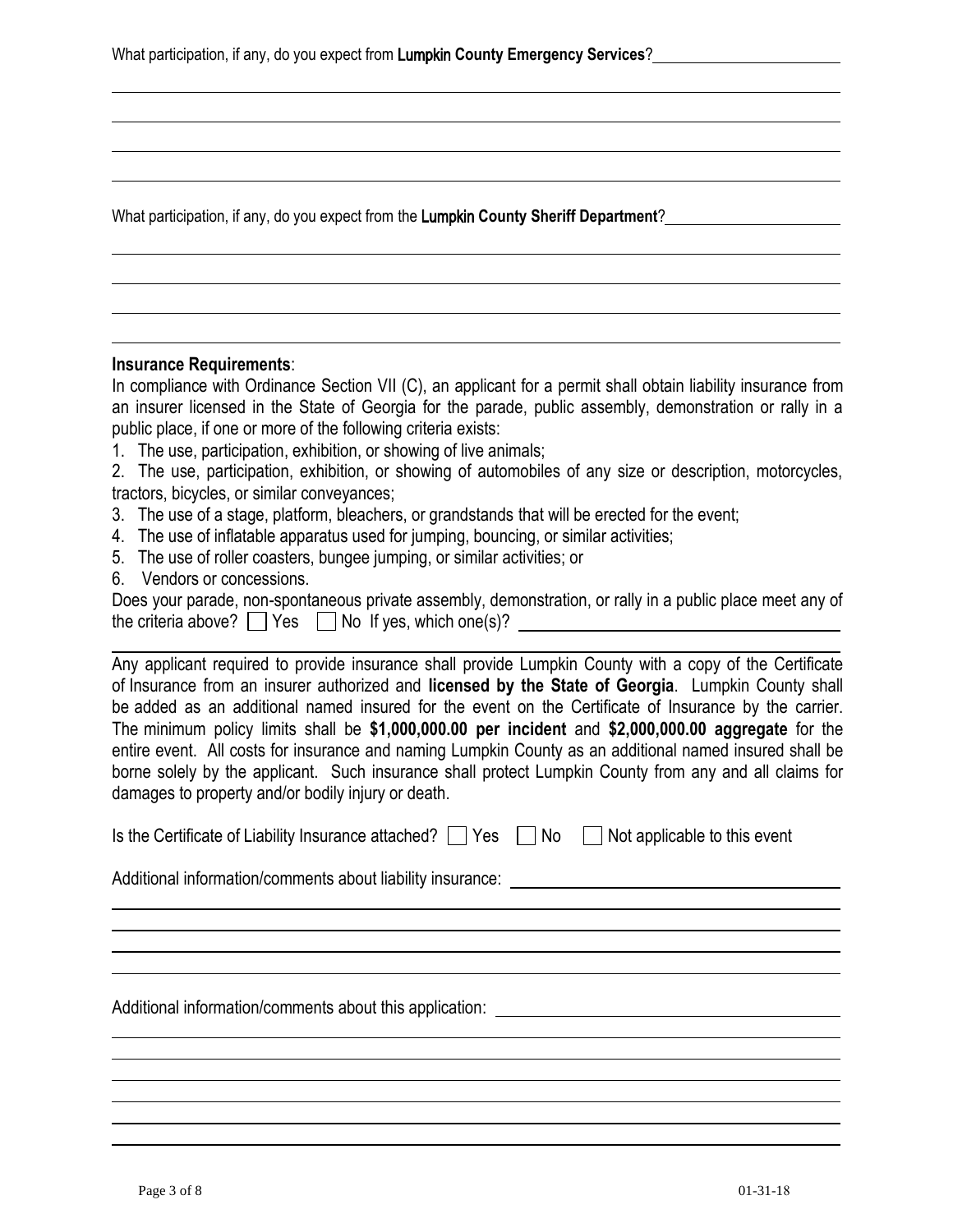### **APPLICANT'S SIGNATURE FOR THE PERMIT APPLICATION; RELEASE & WAIVER OF LIABLITY; AND AGREEMENT FOR FINANCIAL RESPONSIBILITY.**

### **APPLICATION:**

OATH: I hereby swear and affirm that the information provided with this application for parade, public assembly, demonstration, or rally is true and correct to the best of my knowledge. In addition, I agree to abide by all regulations of the ordinance and to advise all participants of the conditions of the permit.

## **RELEASE & WAIVER OF LIABILITY:**

The permit holder shall indemnify and hold Lumpkin County harmless from any claim, demand, or cause of action that may arise from activities associated with the event. I acknowledge that I understand this Release, and I hereby agree for myself and on behalf of the Applicant to indemnify and hold harmless Lumpkin County, Georgia and its agents, officers, and employees, individually and jointly, from and against any claim for injury (including, but not limited to, personal injury and property damage), loss, inconvenience, or damage suffered or sustained by any individual, including but not limited to, business owners, patrons, participants of the parade, public assembly, demonstration, or rally, and spectators participating in and/or occurring during the event, unless the claim for injury is caused by intentional misconduct of an individual, agent, officer, or employee of Lumpkin County.

## **AGREEMENT FOR FINANCIAL RESPONSIBILITY:**

The undersigned agrees to be solely responsible for cleaning affected areas littered during the activity, providing sufficient parking and storage areas for motor vehicles, providing temporary toilet facilities, and providing other similar special and extraordinary items deemed necessary for the permitted activity by Lumpkin County to keep the area of the event safe and sanitary. However, Lumpkin County shall not require individuals, organizations, or groups of persons to provide personnel for normal governmental functions such as traffic control, police protection, or other activities or expenses associated with the maintenance of public order. If additional requirements are placed upon an applicant and if such requirements are not met, then Lumpkin County may revoke the issued permit and/or deny any subsequent permit requested by the applicant. Lumpkin County shall be entitled to recover from the applicant any sum expended by Lumpkin County for extraordinary expenses not provided by the applicant. The additional expense may include, but not be limited to, Lumpkin County utilizing off-duty personnel or providing equipment or resources from other areas of the county to supplement equipment or resources already present.

Sworn to and subscribed before me this day of 20 . Applicant's Printed Name

\_\_\_\_\_\_\_\_\_\_\_\_\_\_\_\_\_\_\_\_\_\_\_\_\_\_\_\_\_\_\_\_

Applicant's Signature

Notary Public, State of Georgia

My Commission Expires:

# **Note to Applicant: Once your permit is processed, Planning** Department has ten days to process your application and render a decision.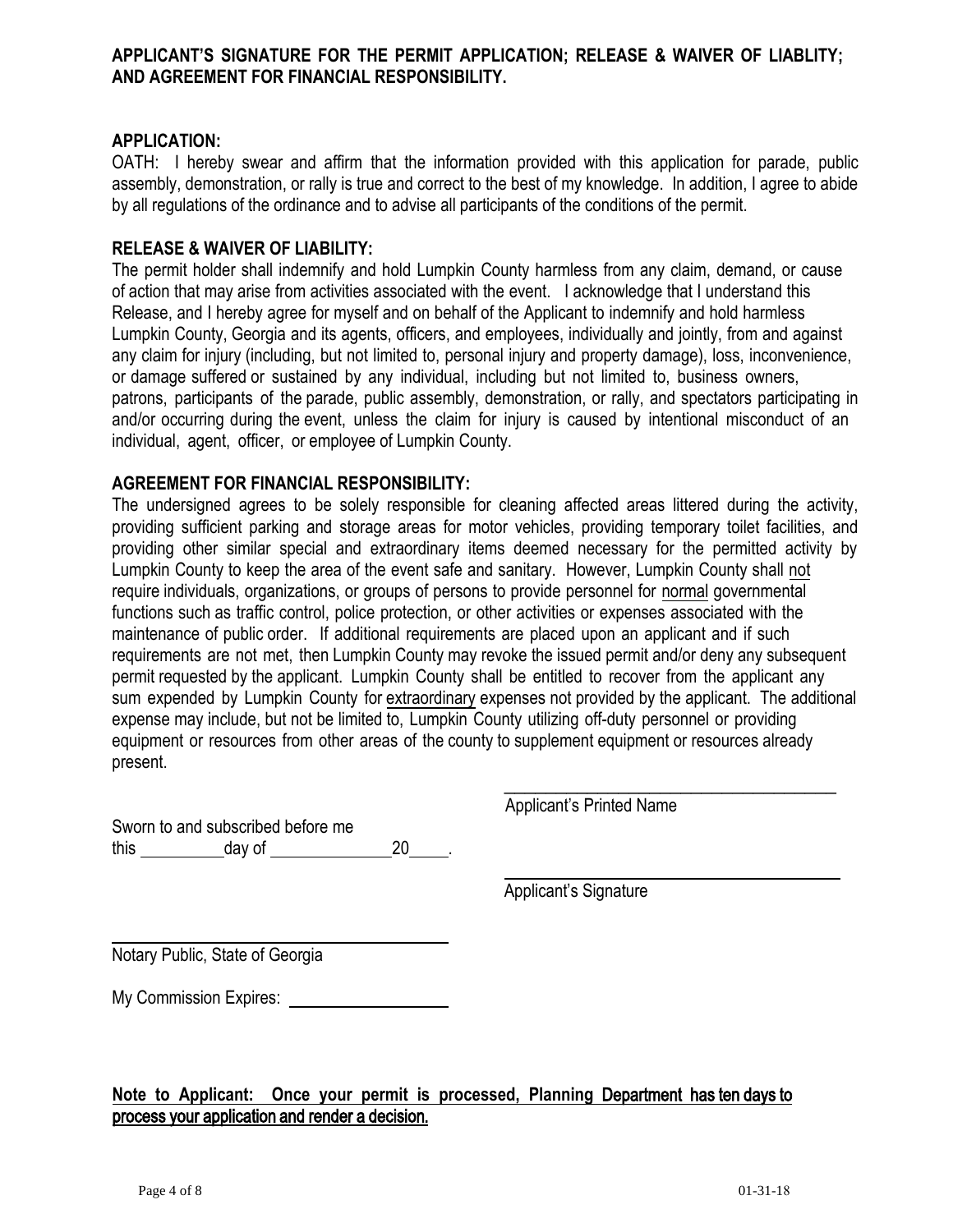|             | <b>Lumpkin County</b><br><b>Planning Department</b><br>25 Short Street, Suite 10<br>(706) 864-6894                                                                                                                                                                                                                                           | <b>Permit for</b><br>Parades, Public Assemblies,<br><b>Demonstrations, and Rallies</b><br><b>In Public Places</b><br>(EMERGENCY SERVICES) |
|-------------|----------------------------------------------------------------------------------------------------------------------------------------------------------------------------------------------------------------------------------------------------------------------------------------------------------------------------------------------|-------------------------------------------------------------------------------------------------------------------------------------------|
|             | <b>EMERGENCY SERVICES: Please complete this sheet and return it to Lumpkin County Planning</b><br>Department. (Please attach additional sheet, if necessary.)                                                                                                                                                                                |                                                                                                                                           |
|             | Name of Event: <u>example and the set of the set of the set of the Date(s)</u> of Event:                                                                                                                                                                                                                                                     |                                                                                                                                           |
|             | Any anticipated problems with proposed route? ___________________________________                                                                                                                                                                                                                                                            |                                                                                                                                           |
|             |                                                                                                                                                                                                                                                                                                                                              |                                                                                                                                           |
|             | Any anticipated problems with the designated location for participants to assemble?                                                                                                                                                                                                                                                          |                                                                                                                                           |
|             |                                                                                                                                                                                                                                                                                                                                              |                                                                                                                                           |
|             | How many personnel will be required for this event?                                                                                                                                                                                                                                                                                          |                                                                                                                                           |
|             |                                                                                                                                                                                                                                                                                                                                              |                                                                                                                                           |
|             |                                                                                                                                                                                                                                                                                                                                              |                                                                                                                                           |
|             |                                                                                                                                                                                                                                                                                                                                              |                                                                                                                                           |
|             |                                                                                                                                                                                                                                                                                                                                              |                                                                                                                                           |
|             |                                                                                                                                                                                                                                                                                                                                              |                                                                                                                                           |
|             | Type of procedures or equipment needed for the health and safety needs of the participants and the viewing<br>public: experience and the contract of the contract of the contract of the contract of the contract of the contract of the contract of the contract of the contract of the contract of the contract of the contract of the con |                                                                                                                                           |
|             |                                                                                                                                                                                                                                                                                                                                              |                                                                                                                                           |
|             |                                                                                                                                                                                                                                                                                                                                              |                                                                                                                                           |
|             |                                                                                                                                                                                                                                                                                                                                              |                                                                                                                                           |
|             |                                                                                                                                                                                                                                                                                                                                              |                                                                                                                                           |
|             |                                                                                                                                                                                                                                                                                                                                              |                                                                                                                                           |
|             |                                                                                                                                                                                                                                                                                                                                              |                                                                                                                                           |
|             | Emergency Services: APPROVED: YES<br>$\Box$ NO                                                                                                                                                                                                                                                                                               | (Please also sign off on page 8 of application.)                                                                                          |
| By:         | Date:                                                                                                                                                                                                                                                                                                                                        |                                                                                                                                           |
| Page 5 of 8 |                                                                                                                                                                                                                                                                                                                                              | $01 - 31 - 18$                                                                                                                            |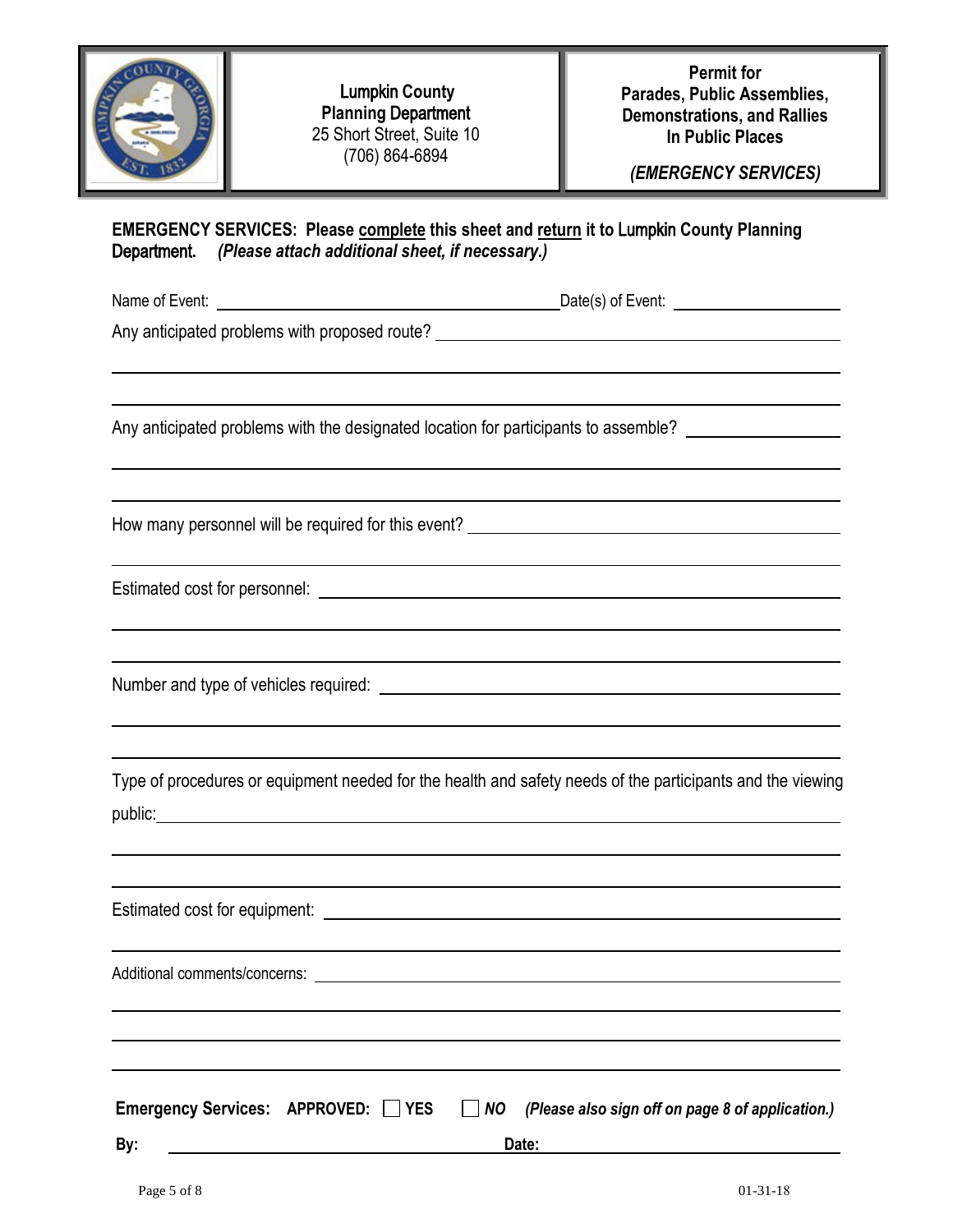

Lumpkin **County Planning** Department 25 Short Street, Suite 19 Dahlonega, GA 30533 (706) 864-6894

**Permit for Parades, Public Assemblies, Demonstrations, and Rallies In Public Places**

*(SHERIFF DEPARTMENT)*

# **SHERIFF DEPARTMENT: Please complete this sheet and return it to** Lumpkin **County Planning** Department**. (Please attach additional sheet, if necessary.)**

Name of Event: Date(s) of Event:

Any anticipated problems with proposed route?

Any anticipated problems with the designated location for participants to assemble?

How many officers will be required for this event?

Estimated cost for officers:

Number of vehicles required:

Type of procedures and equipment needed for the health and safety needs of the participants and the viewing public: the contract of the contract of the contract of the contract of the contract of the contract of the contract of the contract of the contract of the contract of the contract of the contract of the contract of the co

Estimated cost for equipment:

Additional comments/concerns/recommendations: **with a control of the control of the control of the control of the control of the control of the control of the control of the control of the control of the control of the con** 

|     | Sheriff Department: $APPROVED: \Box$ YES | $\Box$ NO (Please also sign off on page 8 of application.) |
|-----|------------------------------------------|------------------------------------------------------------|
| Bv: |                                          | Date:                                                      |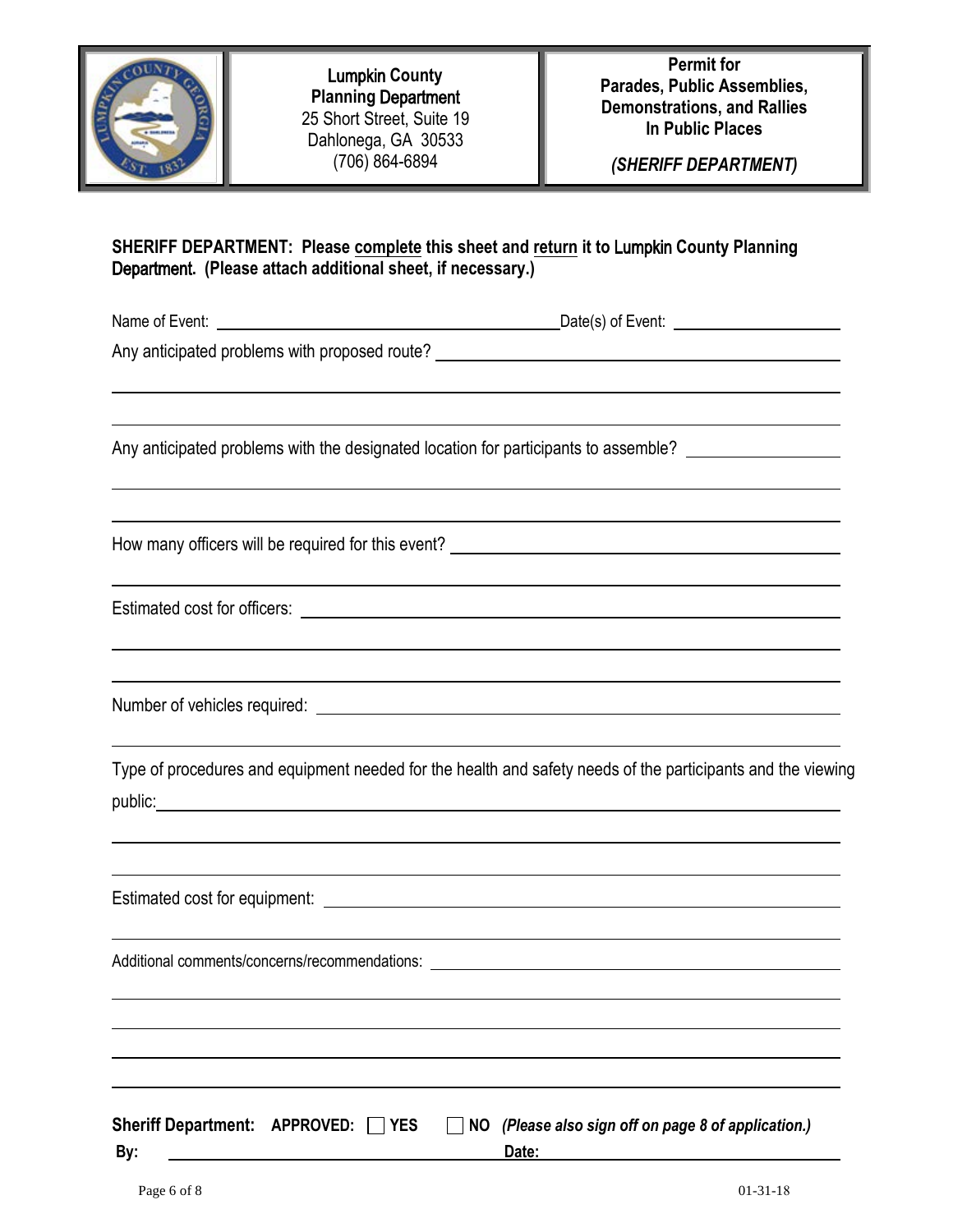

Lumpkin **County Planning** Department 25 Short Street, Suite 19 Dahlonega, GA 30533 (706) 864-6894

**Permit for Parades, Public Assemblies, Demonstrations, and Rallies In Public Places**  *(*Planning*/Public* Works Department)

*PLEASE PROVIDE COMMENTS AND APPROVALS BELOW (Attach additional sheet if necessary) (Please also sign off on page 8 of the application.)* 

| <b>Planning Department</b> |                              |  |
|----------------------------|------------------------------|--|
|                            |                              |  |
| APPROVED: थES NO           | Date:<br><u>By: ________</u> |  |
|                            |                              |  |
|                            |                              |  |
|                            |                              |  |

**APPROVED:** YES **NO** By: **Date:**